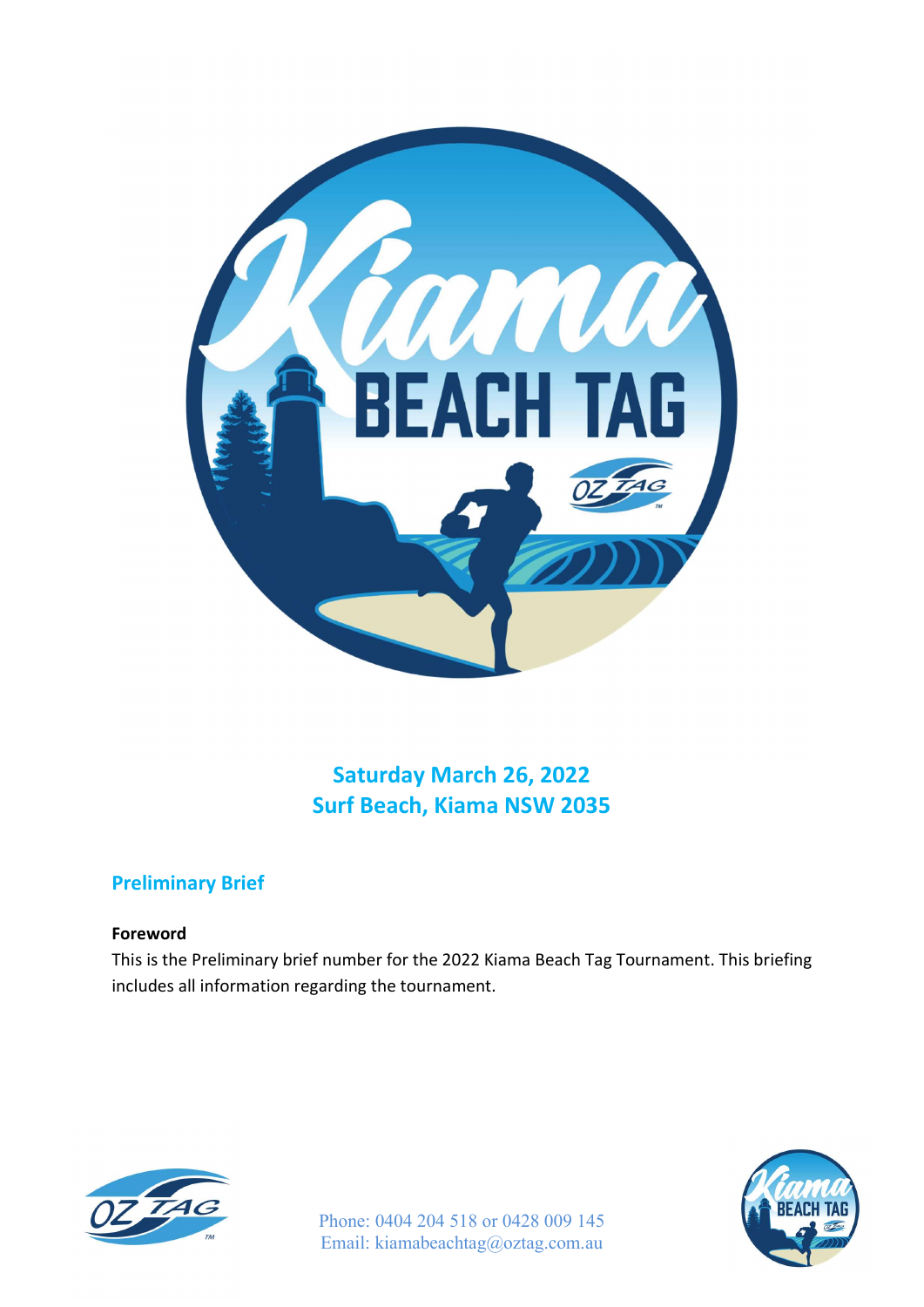### Kiama Beach Tag 2022

- Saturday 26<sup>th</sup> March
- Surf Beach, KIAMA NSW 2035
- Parking is limited car pool if possible, read time limits.

### Outline Timetable

- 8:00am Players & Referees to Arrive
- 8:20am Tournament Briefing
- 8:40am First Games Commence
- 12.10pm NRL Legends V's Team BaiMed
- 3:00pm Round Games Finish
- 3:00pm Finals Start
- 5:50pm Last Grand Final Finishes
- 7pm Presentation @ Kiama Leagues Club

## Playing Divisions

Divisions include:

- Men's Open
- Mixed Open
- Under 18's
- All players must be over the age of 15.

### Entry Fees.

Entry is \$800 per team. This is to be paid by the team delegate as a team. Payments must have already been submitted.

### Rules of the Game

Please see the Beach Tag Rules on our website

## Playing Uniforms and Playing Equipment

All players must where Official Oztag Shorts or Tights. Teams must be in matching shirts/singlets with numbers.

Australian Oztag will have custom Beach Tag Shorts available on the day, please not that there is limited stock.

No League Tag or Tag20 Shorts are to be worn this is to ensure consistency of the game. If there is a breach of this policy the team will forfeit all rights to participate.

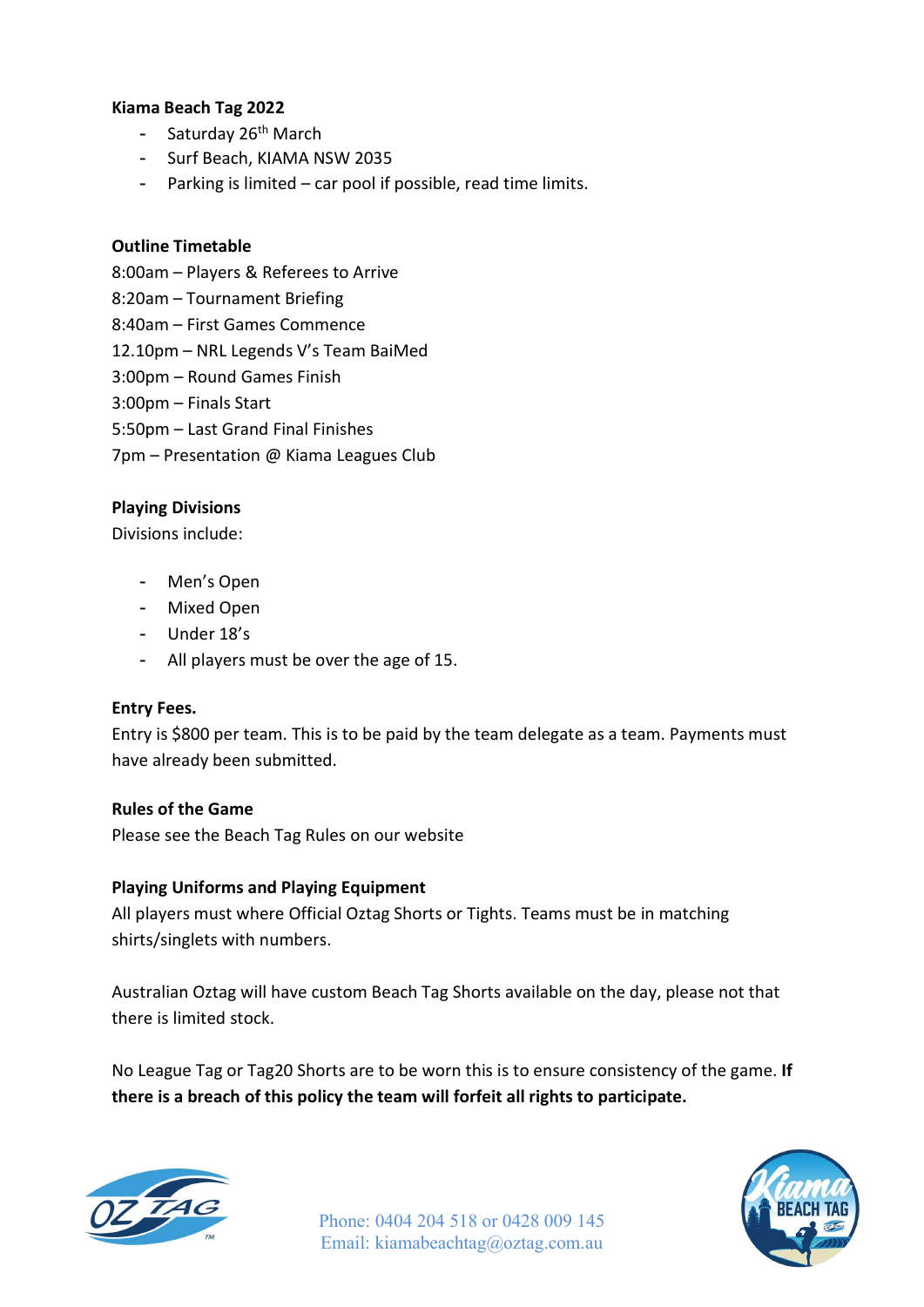## Team squad numbers

Teams can register a maximum of 12 players and a minimum of 8. A maximum of 12 players can play during any game.

## Team Registration

Please fill out attached team registration form and return via email by the  $21<sup>st</sup>$  of March 2022

## Insurance

All players at this tournament will be registered under the regular Australian Oztag insurance policy for tournaments.

## Photography

Our official Oztag Photographer will be there taking photos & videos. If a player does not want his/her photograph taken please notify prior to competition.

## Age Qualification

Players must be 15 years of age or older before the tournament.

## Game Play

Round Games will be 8 Minutes Halves with a 2-minute half time break. All teams will play a minimum of 3 games.

## Finals

There will be NO extra time in Qualifying finals & Semi Finals. If in the event of a draw the Highest Qualifying team will progress to Grand Final.

## Grand Finals

Extra time will occur in Grand Finals if at the end of play the score is tied. There will be 5 minutes each way, Drop Off to 5 players NO INTERCHANGE, GOLDEN POINT. A right of reply will be in play – e.g. If team A scores in the first set, Team B has the right to an attacking set. If Team A defends the set out, they win.

## Draw Explained Per Division

### Men's

- Play each team in own pool once
- Top 2 teams will progress to Quarter Finals.
- Teams will be ranked.  $1^{st}$  v  $8^{th}$ ,  $2^{nd}$  v  $7^{th}$ ,  $3^{rd}$  v  $6^{th}$  &  $4^{th}$  v  $5^{th}$ .